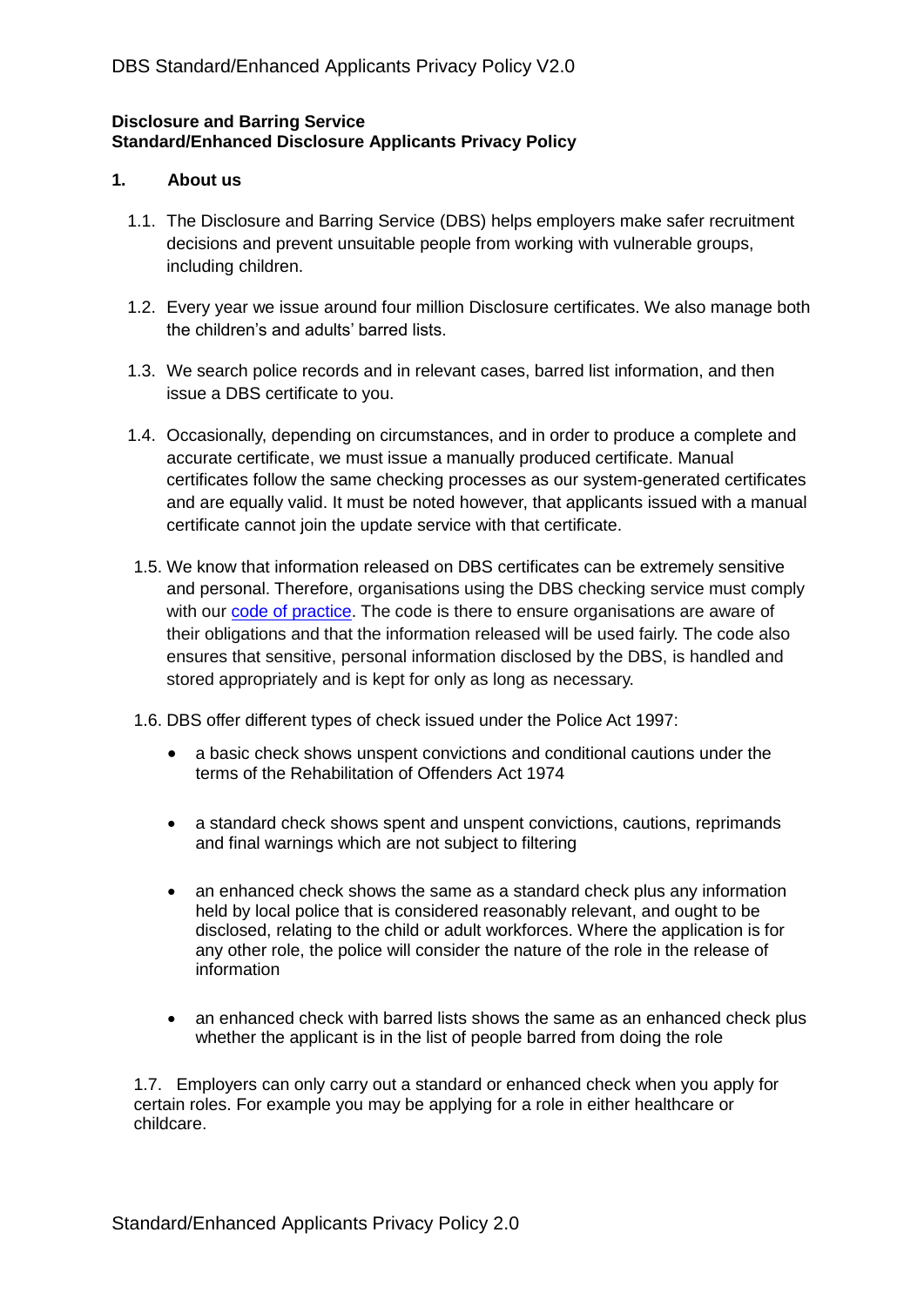1.8. You will have the ability to [track your application](https://secure.crbonline.gov.uk/enquiry/enquirySearch.do) for standard and enhanced checks. You will need to enter your form reference number and date of birth in order to use this facility.

# **2. What is it I need to know?**

- 2.1. This is our Privacy Policy. It tells you how we will use and protect any information we hold about you as part of your standard or enhanced disclosure application.
- 2.2. The Policy also explains what your rights are as a standard or enhanced applicant under the General Data Protection Regulations. It says why we need your personal data, what we will do with it and what you can expect from us. It also explains how to get a copy of any personal data we may hold about you. This is called a Subject [Access Request.](https://www.gov.uk/government/publications/dbs-subject-access-request)
- 2.3. We do have other Privacy Policies that cover our other statutory functions. They can be accessed [here](https://www.gov.uk/government/publications/dbs-privacy-policies).

# **3. How will we use the personal information supplied to us?**

- 3.1. We at the DBS collect your personal data in order to:
	- process requests for criminal records checks (DBS checks). This will include searching police records, issuing a DBS certificate to the applicant and in certain circumstances, obtaining fingerprints
	- decide whether it is appropriate for a person to be placed on or removed from a barred list, if information is disclosed on a DBS certificate
	- process 'Adult First' checks this is a service provided by the DBS under the Police Act 1997. It can be used in exceptional cases where a person is permitted to start regulated activity work with adults, before a DBS certificate has been obtained. This service is only available to organisations who are eligible to access the DBS adults' barred list and who have requested a check of the barred list on their DBS application form. The DBS Adult First check allows an individual to be checked against the DBS adults' barred list ahead of the Disclosure certificate being issued. A preliminary result is sent to the Registered Body who submitted the application
	- process payments when appropriate
- 3.2. The information we collect about you depends on the reason for your business with us. We may use the information we obtain for any of the purposes listed above.
- 3.3. Your information may also be used for testing purposes. Testing is undertaken to ensure that our systems function as per specified requirements. If it is not practical to disguise your data or use dummy data then we will test our system using your data. This testing will only take place in environments that are secured to the same level as our live system.

#### **Please note we may use previous applications you have submitted to assist in the checking process.**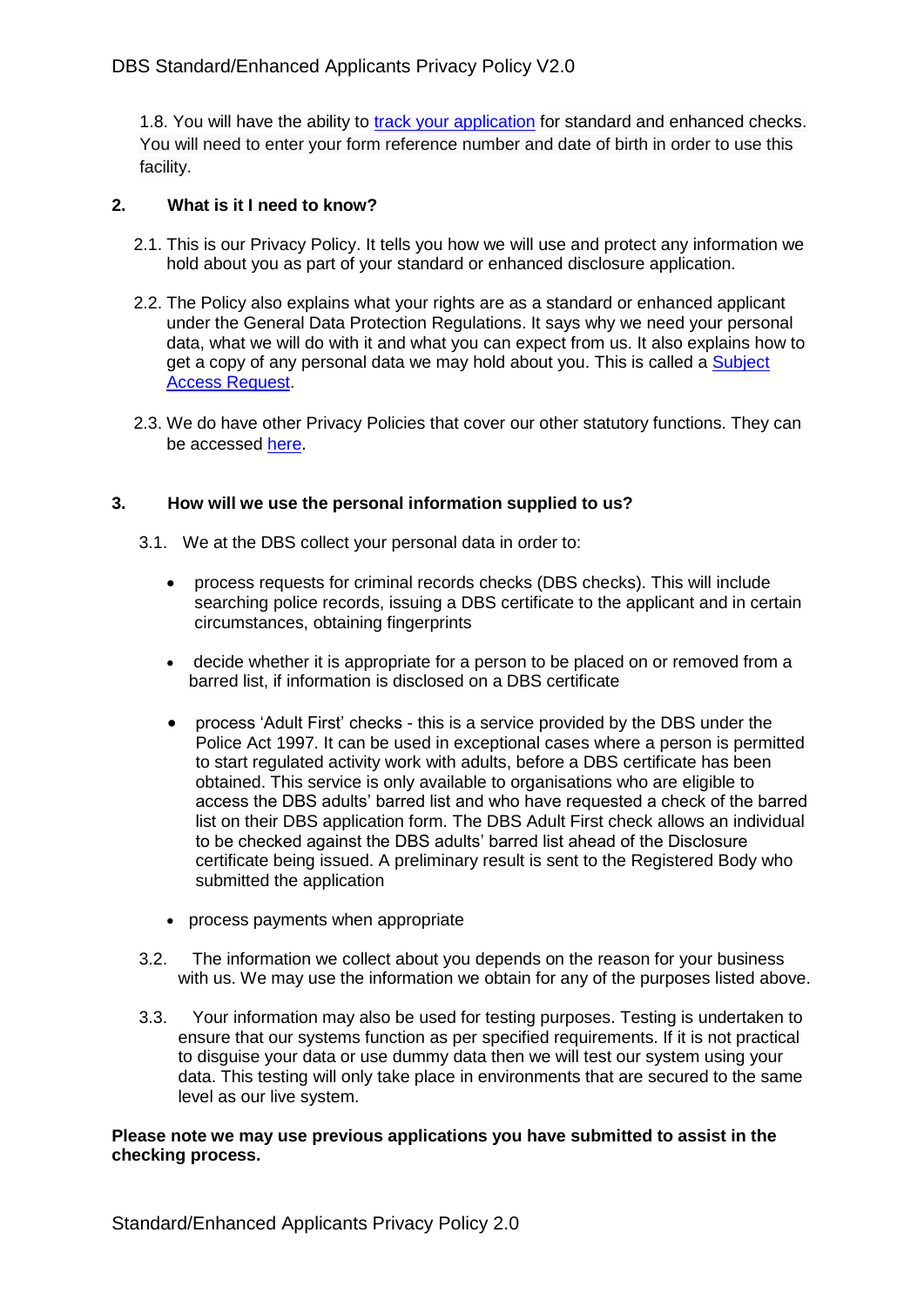#### **4. Who is the data controller?**

- 4.1. A data controller decides the purpose and the manner in which any personal data is processed.
- 4.2. The DBS is the data controller of information held by us for the purposes of GDPR. We are responsible for the safety and security of the data we hold.

#### **5. Who are the data processors?**

- 5.1. A data processor is anyone (other than an employee of a data controller) who processes that data on behalf of the controller.
- 5.2. At the DBS we have a range of suppliers who process data on behalf of DBS as defined in section 9. We make sure that our data processors comply with all relevant requirements under data protection legislation. This is defined in our contractual arrangements with them.

#### **6. Contacting the Data Protection Officer**

6.1. The DBS Data Protection Officer Elaine Carlyle can be contacted via telephone on **0151 676 1154**, via email at **[dbsdataprotection@dbs.gov.](mailto:dbsdataprotection@dbs.gov.uk)**uk, or in writing to:

**Elaine Carlyle DBS Data Protection Officer Disclosure and Barring Service PO Box 165 Liverpool L69 3JD**

# **7. What are the legal grounds for processing my information?**

- 7.1. The DBS was established under the Protection of Freedoms Act (PoFA) 2012 on 1 December 2012. Disclosure functions of the DBS are contained within Part V of the Police Act 1997.
- 7.2. We provide a service which enables employers in the public, private and voluntary sectors to make suitability decisions. We do this by providing information to enable them to determine whether individuals are unsuitable or unable to undertake certain work in particular, with occupations involving regular contact with vulnerable groups, including children.
- 7.3. In addition to the above, we may share information with third parties for other purposes where we are legally permitted to do so.

#### **8. Why would DBS hold my personal data?**

- 8.1. We will only hold your data if you have:
	- previously used or are using the Disclosure Service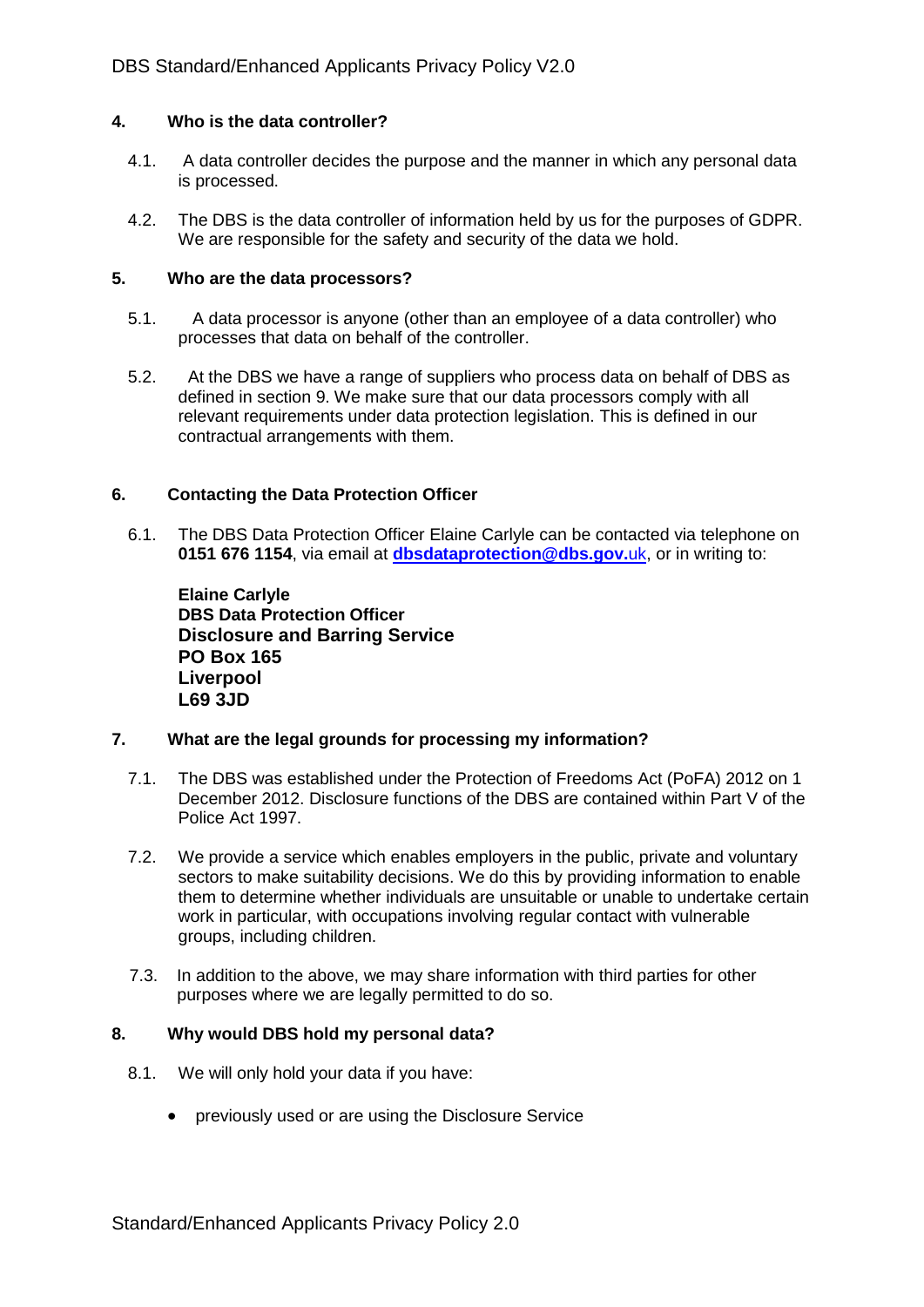- been referred to the DBS for consideration under the Safeguarding Vulnerable Groups Act 2006 (SVGA) or Safeguarding Vulnerable Groups (Northern Ireland) Order 2007
- been cautioned or convicted for a relevant (automatic barring) offence that leads to the DBS considering you for inclusion in one or both lists
- 8.2. If we ask you for personal information, we will:
	- make sure you know why we need this information
	- only ask for information that we need
	- ensure only those appropriate have access to it
	- store your information securely
	- inform you if the information will be shared with a third party
	- ask you to agree to us sharing your information where you have a choice
	- only keep your information for as long as we need to see our [Retention Policy](https://www.gov.uk/government/publications/dbs-data-retention-policy)
	- not make it available for commercial use (such as marketing) without your permission
	- ensure you are provided with a copy of data we hold on you, on request this is called a [Subject Access Request](https://www.gov.uk/government/publications/dbs-subject-access-request)
	- ensure there are procedures in place for dealing promptly with any [disputes](https://www.gov.uk/report-problem-criminal-record-certificate) or [complaints](https://www.gov.uk/government/organisations/disclosure-and-barring-service/about/complaints-procedure)

Please note: We will share information with 'relevant authorities' such as the police, government departments etc. under UK Data Protection Act Prevention and Detection of Crime (Sch2, Part 1 Paragraph 2).

We will also share information under UK Data Protection Act (Sch2 Part 2 Paragraph 5 (2)) where disclosures are required by law or made in connection with legal proceedings.

- 8.3. In return, we will ask you to:
	- give us accurate information
	- tell us as soon as possible if there are any changes to your details, such as a new address
- 8.4. This helps us to keep your information up to date and secure. It will apply if we hold your data on paper or in electronic form.

# **9. Organisations that are involved in the Disclosure Service**

9.1. Data will be passed to organisations and data sources involved with the DBS where we are legally permitted to do so. This includes: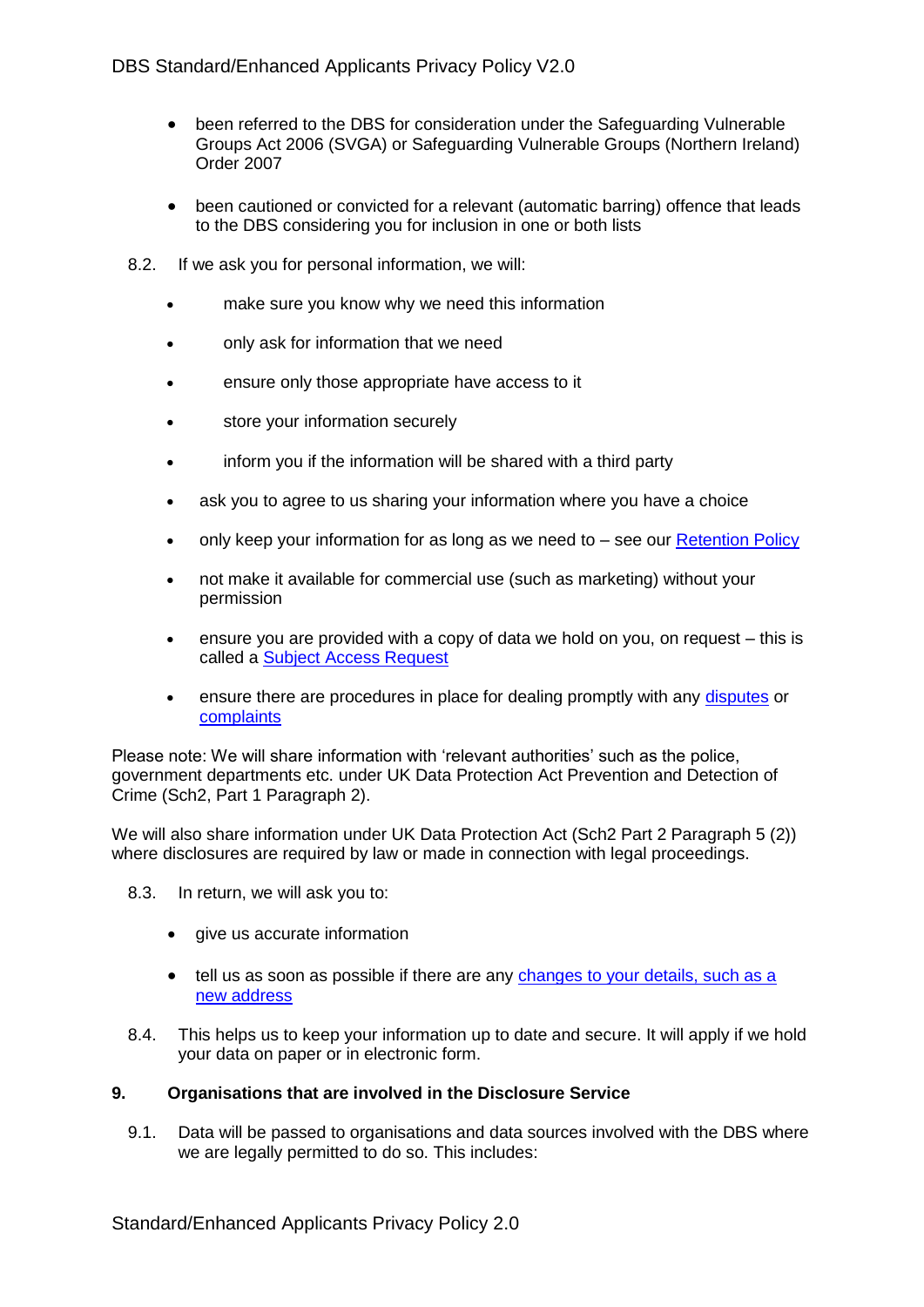- Tata Consultancy Services (TCS) including their third party suppliers a partner and data processor in the DBS service
- Police forces in England, Wales, Scotland, Northern Ireland, the Isle of Man, and the Channel Islands – searches will be made on the PNC and data may be passed to local police forces. The data will be used to update any personal data the police currently hold about you
- ACRO Criminal Records Office manages criminal record information and improves the exchange of criminal records and biometric information
- Other data sources such as British Transport Police, the Service Police and the Ministry of Defence Police - searches are made using an internal database. Where a match occurs the information will be shared to ensure that the record match is you
- Disclosure Scotland if you have spent any time in Scotland, your details may be referred to Disclosure Scotland
- Garda if information held by Police Service Northern Ireland (PSNI) indicates some information exists in the Republic of Ireland your details may be referred to Garda
- Access Northern Ireland if you have spent any time in Northern Ireland your details may be referred to Access Northern Ireland
- Independent monitor (IM) to undertake reviews on local intelligence (approved information) released by local police forces
- Independent Complaints Reviewer (ICR) part of their role to investigate complaints that have gone through internal review process
- United Kingdom Central Authority for exchange of criminal records with other EU countries
- The Child Exploitation Online Protection Centre (CEOP) who are National Crime Agency (NCA) Command
- Registered Bodies the bodies registered with the DBS to submit Disclosure checks
- DXC Technology our provider for cloud storage
- ATOS for the collection of e-bulk application data
- National Identity Services (NIS) assisting in the uploading of old criminal records from Micro Fiche to the Police National Computer (PNC)

# **10. Where is my data stored?**

10.1. Your data is held in secure paper and computer files. These have restricted access. Where your data is held in paper format we have secure storage and processes for this. In some cases we may use secure off-site storage. We have approved

Standard/Enhanced Applicants Privacy Policy 2.0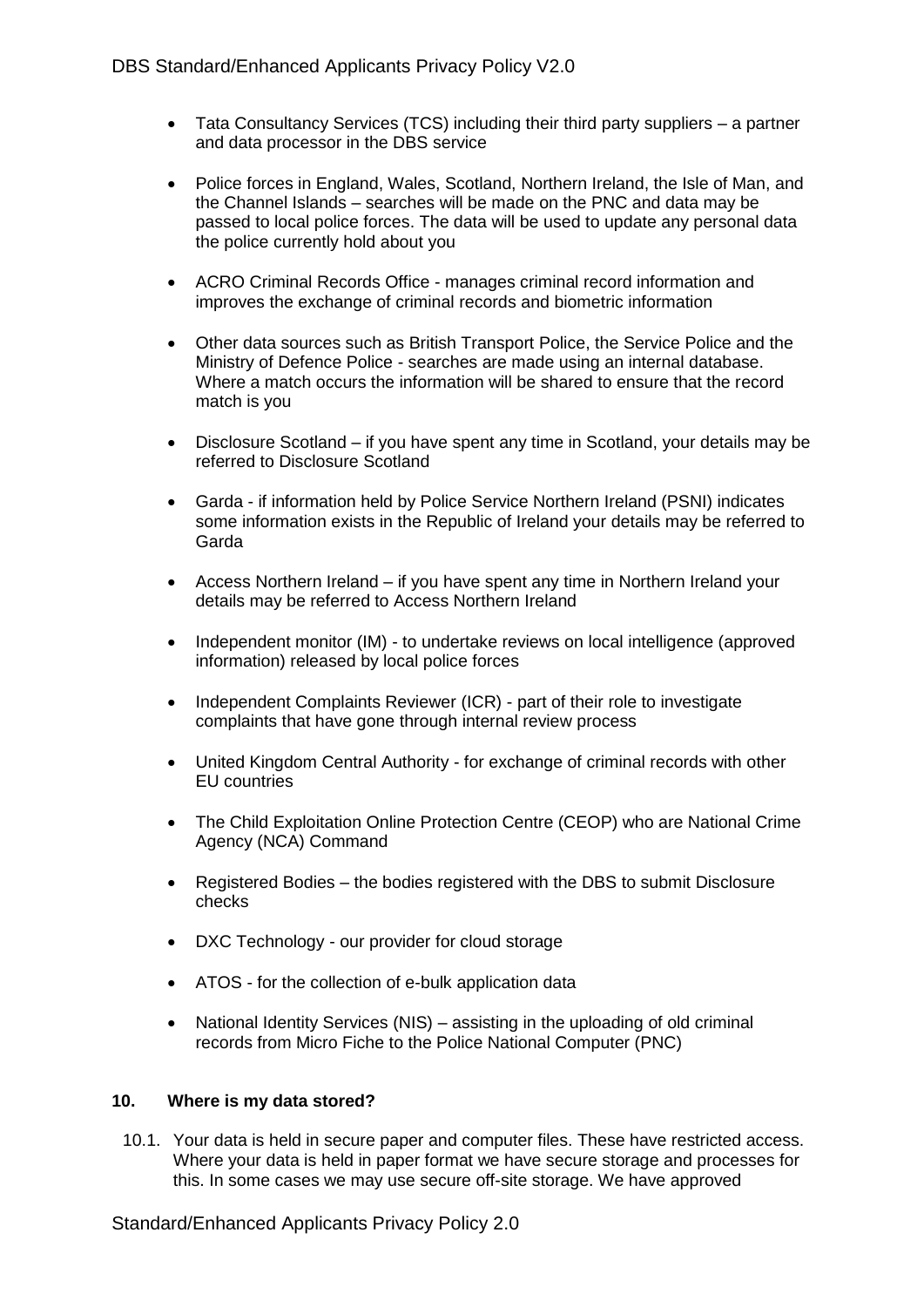measures in place to stop unlawful access and disclosure. All of our IT systems are subject to formal accreditation in line with Her Majesty Government (HMG) policy. They also comply with the security required within GDPR to make sure that personal data is processed in a manner that ensures appropriate security of the data including protection against unauthorised or unlawful processing.

# **11. How long will DBS hold my information?**

- 11.1. We operate a [Data Retention Policy](https://www.gov.uk/government/publications/dbs-data-retention-policy) to ensure that data is not held for longer than necessary. However at present, there is a restriction on the destruction of information due to the ongoing Independent Inquiry into Child Sexual Abuse. DBS are currently reassessing the retention requirements in light of this.
- 11.2. Any data we identify that could be called on by the inquiry will be retained until completion of the inquiry. At this point the information will be securely destroyed as soon as is practicable.

# **12. What are my rights? How will DBS protect them?**

12.1. We are committed to protecting your rights under the GDPR.

# 12.1.1. **Your right to be informed**

This document provides you with information in relation to how your data is processed as a DBS applicant. This ensures that we are transparent with regards to what we will do with the information you supply to us on your standard or enhanced application.

# 12.1.2. **Your right to access to your personal data held by the DBS - known as a Subject Access Request**

You have the right to request a copy of the information we hold about you.

On receipt of a valid application we will tell you whether we hold any data about you and provide you with a copy. Further information on how to apply can be found [here](https://www.gov.uk/government/publications/dbs-subject-access-request).

# 12.1.3. **Your right to request that information held is accurate. Can I update it?**

If you think that the information held by us at the DBS is incorrect, you have the right to request that it is corrected. If you challenge the accuracy of data that was provided to us by a third party we will send your request for correction to that party for their consideration.

It is the duty of both you and the Registered Body, the organisation who verifies your identity, to ensure that the information you have submitted on your application form is accurate.

If you believe you have submitted an error on an application that is still in progress you will need to contact us immediately on **03000 200 190**.

If you wish to [dispute](https://www.gov.uk/report-problem-criminal-record-certificate) information contained on a completed certificate you can raise a dispute by contacting us on **03000 200 190**.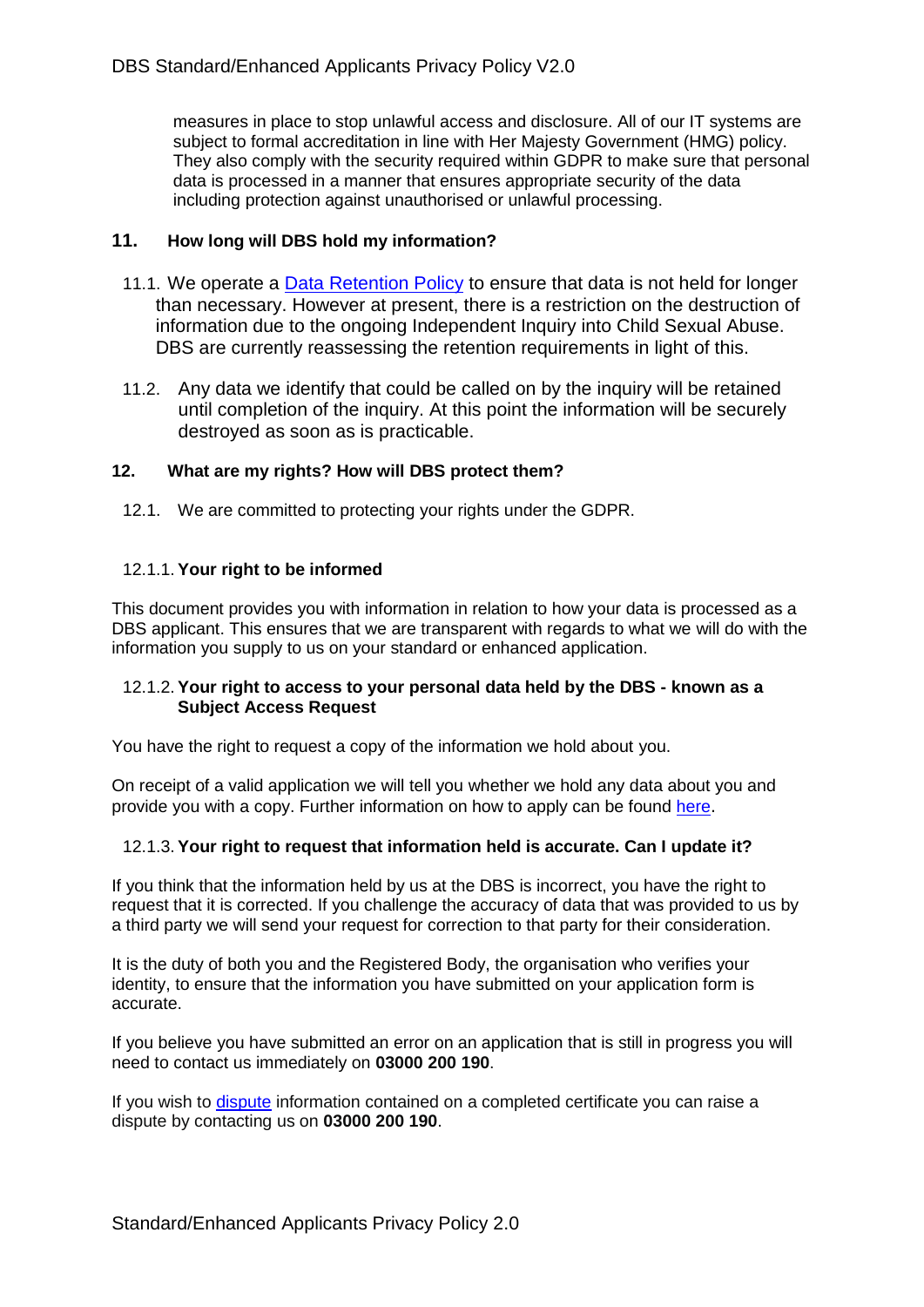Third parties can also dispute a DBS certificate if they have all the necessary certificate information:

- the applicant's name
- the applicant's date of birth
- the certificate number
- the issue date
- the applicant's address

Where this is the case the applicant will be notified by the DBS that a third party has raised a dispute.

Read our guidance on [GOV.UK](https://www.gov.uk/disclosure-barring-service-check/appeals-and-disputes) for more information about disputes.

# 12.1.4. **Your right to request erasure of your personal data**

In certain circumstances you have a right to have personal data held about you erased. At the DBS we will only do this if certain criteria are met. There are some circumstances where this cannot be done therefore we advise you to seek independent advice before submitting an application to us.

Any [requests for information to be erased](https://www.gov.uk/government/publications/deletion-of-data) will be considered on a case-by-case basis.

There are some specific circumstances where the right to erasure does not apply and we may refuse your request.

#### 12.1.5. **Your right to prevent DBS from processing information which is likely to cause you damage or distress**

You have the right to request restriction of processing where it has been established that one of the following applies:

- the accuracy of personal data is contested, during the period of rectification
- where processing is unlawful
- where an individual has requested it is retained to enable them to establish, exercise or defend legal claims
- pending verification of the outcome of the right to object
- where processing has been restricted

DBS customers can request restriction of processing for any of the above reasons until these are resolved. Should you wish to restrict processing you will need to call the DBS helpline on **03000 200 190**. Any requests to stop processing will be considered on a caseby-case basis.

# 12.1.6. **Right to receive an electronic copy of any information you have consented to be supplied to us - known as data portability**

You have the right, where this is technically feasible, to electronically receive any personal data you have provided to the DBS to process, on a [consent](https://www.gov.uk/government/publications/consent-privacy-policy) basis.

Please note that basic, standard and enhanced certificates are processed under our legal obligation, under Part V of the Police Act 1997, and barring information is processed under the Safeguarding and Vulnerable Groups Act 2006. Therefore, this information falls outside of the right to data portability.

Standard/Enhanced Applicants Privacy Policy 2.0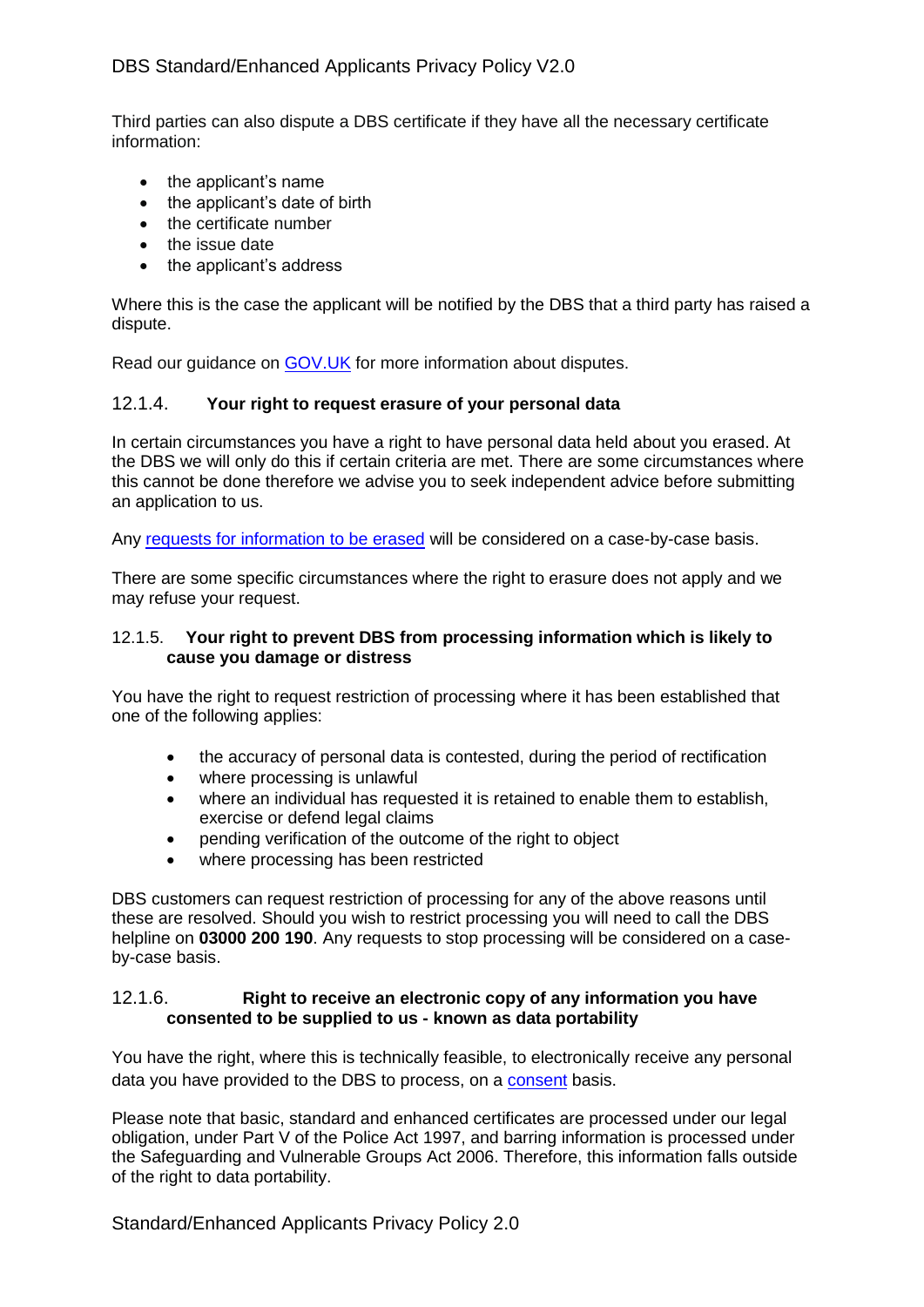All [requests for portability](https://www.gov.uk/government/publications/data-portability) will be considered on a case-by-case basis.

# 12.1.7. **You have the right to object to the processing of your information**

Should you wish for the DBS to stop processing your application you will need to [withdraw](https://www.gov.uk/guidance/dbs-check-requests-guidance-for-employers#withdrawing-applications)  [the application.](https://www.gov.uk/guidance/dbs-check-requests-guidance-for-employers#withdrawing-applications)

# 12.1.8. **You have rights relating to automated decisions being made about you**

Our disclosure process is generally automated. However if the system identifies that there is potentially police information held about you, this is then sent to the relevant police force for consideration regarding information which may be disclosed on your certificate. This is not an automated process and involves the judgment of the Chief Officer.

You have the right to object to any automated decision making**.** It should be noted that you would need to inform us of this on submission of your application as the certificate can be issued quite quickly. Please contact the DBS helpline on **03000 200 190**.

# **Barring service**

The only automated decision process currently undertaken is for auto inclusion on a barred list without representations. On notification of inclusion on a barred list you will be informed if your decision has been made by automated means and you will be provided with the opportunity to request a manual review of this decision.

DBS do not currently undertake any profiling activities.

# 12.1.9. **You have the right to make a complaint to the DBS and the Information Commissioner's Office (ICO)**

If you wish to make a complaint to us regarding the way in which we have processed your personal data you can make a complaint to the Data Protection Officer via the contact details in Section 6.1.

If you then remain dissatisfied with the response received, you have the right to lodge a complaint to the ICO at the following address:

The Information Commissioner's Office Wycliffe House Water Lane Wilmslow Cheshire SK9 5AF

# <https://ico.org.uk/>

# **13. Restrictions**

- 13.1 There are restrictions to the rights of individuals and these are:
	- National Security
	- Defence Public Security
	- Crime & Taxation

Standard/Enhanced Applicants Privacy Policy 2.0